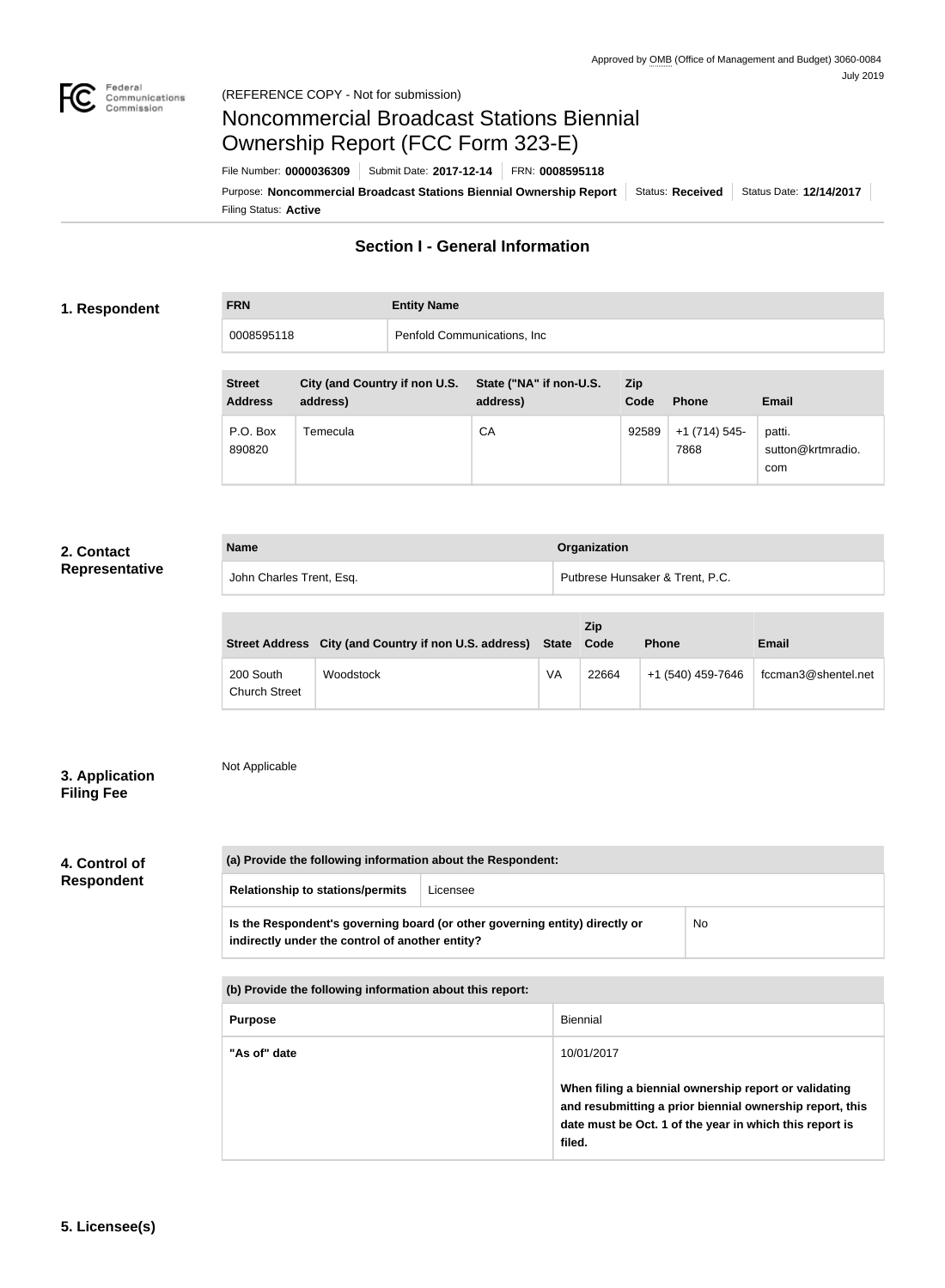#### **and Station(s)**

**Respondent is filing this report to cover the following Licensee(s) and station(s):**

| Licensee/Permittee Name     | <b>FRN</b> |
|-----------------------------|------------|
| Penfold Communications, Inc | 0008595118 |

| Fac. ID No. | <b>Call Sign</b> | <b>City</b>       | <b>State</b> | <b>Service</b> |
|-------------|------------------|-------------------|--------------|----------------|
| 14463       | <b>KDKR</b>      | <b>DECATUR</b>    | <b>TX</b>    | <b>FM</b>      |
| 78008       | <b>KKRS</b>      | <b>DAVENPORT</b>  | <b>WA</b>    | <b>FM</b>      |
| 82985       | <b>KTWD</b>      | <b>WALLACE</b>    | ID           | FM             |
| 91840       | <b>KRTM</b>      | <b>BANNING</b>    | CA           | <b>FM</b>      |
| 120610      | <b>WIGW</b>      | <b>EUSTIS</b>     | FL.          | FM             |
| 121869      | <b>KYJC</b>      | <b>COMMERCE</b>   | <b>TX</b>    | <b>FM</b>      |
| 122008      | <b>WTPG</b>      | <b>WHITEHOUSE</b> | OH           | <b>FM</b>      |
| 122205      | <b>WKJA</b>      | <b>BRUNSWICK</b>  | OH           | FM             |
| 177107      | <b>KMWC</b>      | <b>BETHANY</b>    | <b>MO</b>    | <b>FM</b>      |

## **Section II – Biennial Ownership Information**

#### **1. 47 C.F.R. Section 73.3613 Documents**

Licensee Respondents that hold authorizations for one or more full power television, AM, and/or FM stations should list all contracts and other instruments set forth in 47 C.F.R. Section 73.3613(a) through (c) for the facility or facilities listed on this report. If the agreement is a network affiliation agreement, check the appropriate box. Otherwise, select "Other." Non-Licensee Respondents should select "Not Applicable" in response to this question.

| <b>Document Information</b>                     |                                                           |  |
|-------------------------------------------------|-----------------------------------------------------------|--|
| Description of contract or instrument           | Articles of Incorporation                                 |  |
| Parties to contract or instrument               | State of California                                       |  |
| Date of execution                               | 02/1983                                                   |  |
| Date of expiration                              | No expiration date                                        |  |
| <b>Agreement type</b><br>(check all that apply) | Other<br><b>Agreement Type: Articles of Incorporation</b> |  |

#### **Document Information**

| Description of contract or instrument           | By-Laws                                 |
|-------------------------------------------------|-----------------------------------------|
| Parties to contract or instrument               | <b>Board of Directors</b>               |
| Date of execution                               | 08/1984                                 |
| Date of expiration                              | No expiration date                      |
| <b>Agreement type</b><br>(check all that apply) | Other<br><b>Agreement Type: By-Laws</b> |

#### **Document Information**

| Description of contract or instrument    | Amendment to Articles of Incorporation |
|------------------------------------------|----------------------------------------|
| <b>Parties to contract or instrument</b> | State of California                    |
| Date of execution                        | 01/1995                                |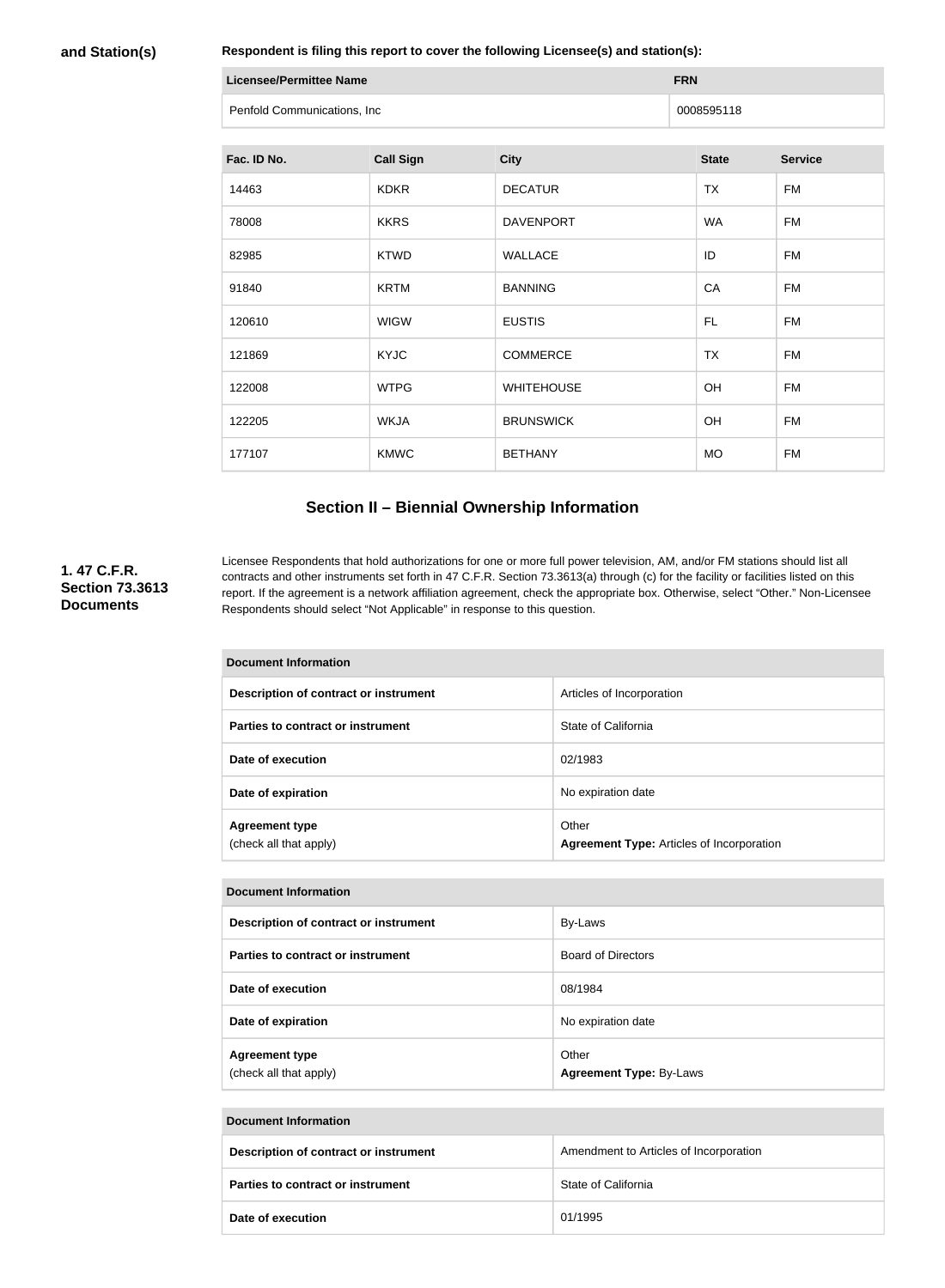| Date of expiration     | No expiration date               |
|------------------------|----------------------------------|
| <b>Agreement type</b>  | Other                            |
| (check all that apply) | <b>Agreement Type: Amendment</b> |

## **2. Ownership Interests**

**(a)** Ownership Interests. This Question requires Respondents to enter detailed information about ownership interests by generating a series of subforms. Answer each question on each subform. The first subform listing should be for the Respondent itself. If the Respondent is not a natural person, also list each of the officers, members of the governing board (or other governing entity), stockholders, and any other persons or entities with a direct attributable interest in the Respondent pursuant to the standards set forth in 47 C.F.R. Section 73.3555. (A "direct" interest is one that is not held through any intervening companies or entities.) List each interest holder with a direct attributable interest in the Respondent separately.

Leave the percentage of total assets (Equity Debt Plus) field blank for an interest holder unless that interest holder has an attributable interest in the Respondent solely on the basis of the Commission's Equity Debt Plus attribution standard, 47 C.F.R. Section 73.3555, Note 2(i).

In the case of vertical or indirect ownership structures, list only those interests in the Respondent that also represent an attributable interest in the Licensee(s) for which the report is being submitted.

Entities that are part of an organizational structure that includes holding companies or other forms of indirect ownership must file separate ownership reports. In such a structure do not report, or file a separate report for, any interest holder that does not have an attributable interest in the Licensee(s) for which the report is being submitted.

Please see the Instructions for further detail concerning interests that must be reported in response to this question.

The Respondent must provide an FCC Registration Number for each interest holder reported in response to this question. Please see the Instructions for detailed information and guidance concerning this requirement.

| <b>Ownership Information</b>                          |                                                                                      |                      |    |
|-------------------------------------------------------|--------------------------------------------------------------------------------------|----------------------|----|
| <b>FRN</b>                                            | 0008595118                                                                           |                      |    |
| <b>Entity Name</b>                                    | Penfold Communications, Inc.                                                         |                      |    |
| <b>Address</b>                                        | PO Box                                                                               |                      |    |
|                                                       | <b>Street 1</b>                                                                      | P.O. Box 890820      |    |
|                                                       | <b>Street 2</b>                                                                      |                      |    |
|                                                       | <b>City</b>                                                                          | Temecula             |    |
|                                                       | State ("NA" if non-U.S.<br>address)                                                  | CA                   |    |
|                                                       | <b>Zip/Postal Code</b>                                                               | 92589                |    |
|                                                       | Country (if non-U.S.<br>address)                                                     | <b>United States</b> |    |
| <b>Listing Type</b>                                   | Respondent                                                                           |                      |    |
| <b>Positional Interests</b><br>(check all that apply) | Respondent                                                                           |                      |    |
| <b>Tribal Nation or Tribal</b><br><b>Entity</b>       | Interest holder is not a Tribal nation or Tribal entity                              |                      |    |
| <b>Interest Percentages</b>                           | Voting                                                                               | 0.0%                 |    |
| (enter percentage values<br>from 0.0 to 100.0)        | <b>Equity</b>                                                                        | 0.0%                 |    |
|                                                       | <b>Total assets (Equity Debt</b><br>Plus)                                            | 0.0%                 |    |
| that do not appear on this report?                    | Does interest holder have an attributable interest in one or more broadcast stations |                      | No |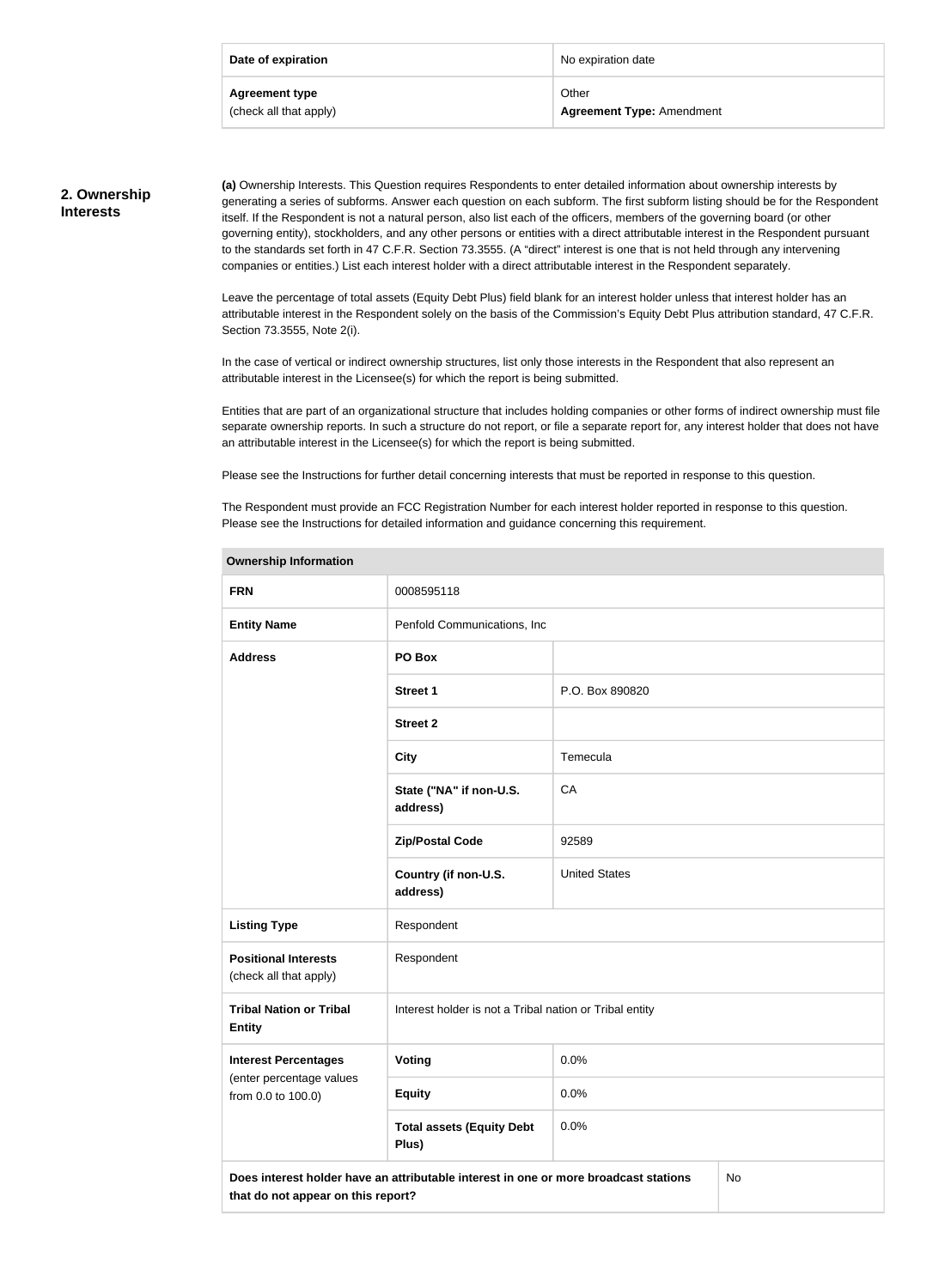| <b>Ownership Information</b>                                                                                                            |                                                                |                        |  |
|-----------------------------------------------------------------------------------------------------------------------------------------|----------------------------------------------------------------|------------------------|--|
| <b>FRN</b>                                                                                                                              | 9990117888                                                     |                        |  |
| <b>Name</b>                                                                                                                             | Jeffrey W. Smith                                               |                        |  |
| <b>Address</b>                                                                                                                          | PO Box<br>890820                                               |                        |  |
|                                                                                                                                         | <b>Street 1</b>                                                |                        |  |
|                                                                                                                                         | <b>Street 2</b>                                                |                        |  |
|                                                                                                                                         | <b>City</b>                                                    | Temecula               |  |
|                                                                                                                                         | State ("NA" if non-U.S.<br>address)                            | CA                     |  |
|                                                                                                                                         | <b>Zip/Postal Code</b>                                         | 92589                  |  |
|                                                                                                                                         | Country (if non-U.S.<br>address)                               | <b>United States</b>   |  |
| <b>Listing Type</b>                                                                                                                     | Other Interest Holder                                          |                        |  |
| <b>Positional Interests</b><br>(check all that apply)                                                                                   | Officer, Member of Governing Board (or other governing entity) |                        |  |
| <b>Principal Profession or</b><br><b>Occupation</b>                                                                                     | Minister                                                       |                        |  |
| <b>By Whom Appointed or</b><br><b>Elected</b>                                                                                           | Board                                                          |                        |  |
| Citizenship, Gender,                                                                                                                    | <b>Citizenship</b>                                             | <b>US</b>              |  |
| <b>Ethnicity, and Race</b><br><b>Information (Natural</b>                                                                               | Gender                                                         | Male                   |  |
| Persons Only)                                                                                                                           | <b>Ethnicity</b>                                               | Not Hispanic or Latino |  |
|                                                                                                                                         | Race                                                           | White                  |  |
| <b>Interest Percentages</b><br>(enter percentage values<br>from 0.0 to 100.0)                                                           | Voting                                                         | 33.3%                  |  |
|                                                                                                                                         | <b>Equity</b>                                                  | 0.0%                   |  |
|                                                                                                                                         | <b>Total assets (Equity Debt</b><br>Plus)                      | 33.3%                  |  |
| Does interest holder have an attributable interest in one or more broadcast stations<br><b>No</b><br>that do not appear on this report? |                                                                |                        |  |

| <b>Ownership Information</b> |                                     |                        |  |
|------------------------------|-------------------------------------|------------------------|--|
| <b>FRN</b>                   | 9990117895                          |                        |  |
| <b>Name</b>                  | Vanessa Kay Berry                   |                        |  |
| <b>Address</b>               | PO Box                              |                        |  |
|                              | <b>Street 1</b>                     | 9134 Blackbird Avenue  |  |
|                              | <b>Street 2</b>                     |                        |  |
|                              | City                                | <b>Fountain Valley</b> |  |
|                              | State ("NA" if non-U.S.<br>address) | CA                     |  |
|                              | <b>Zip/Postal Code</b>              | 92708                  |  |
|                              |                                     |                        |  |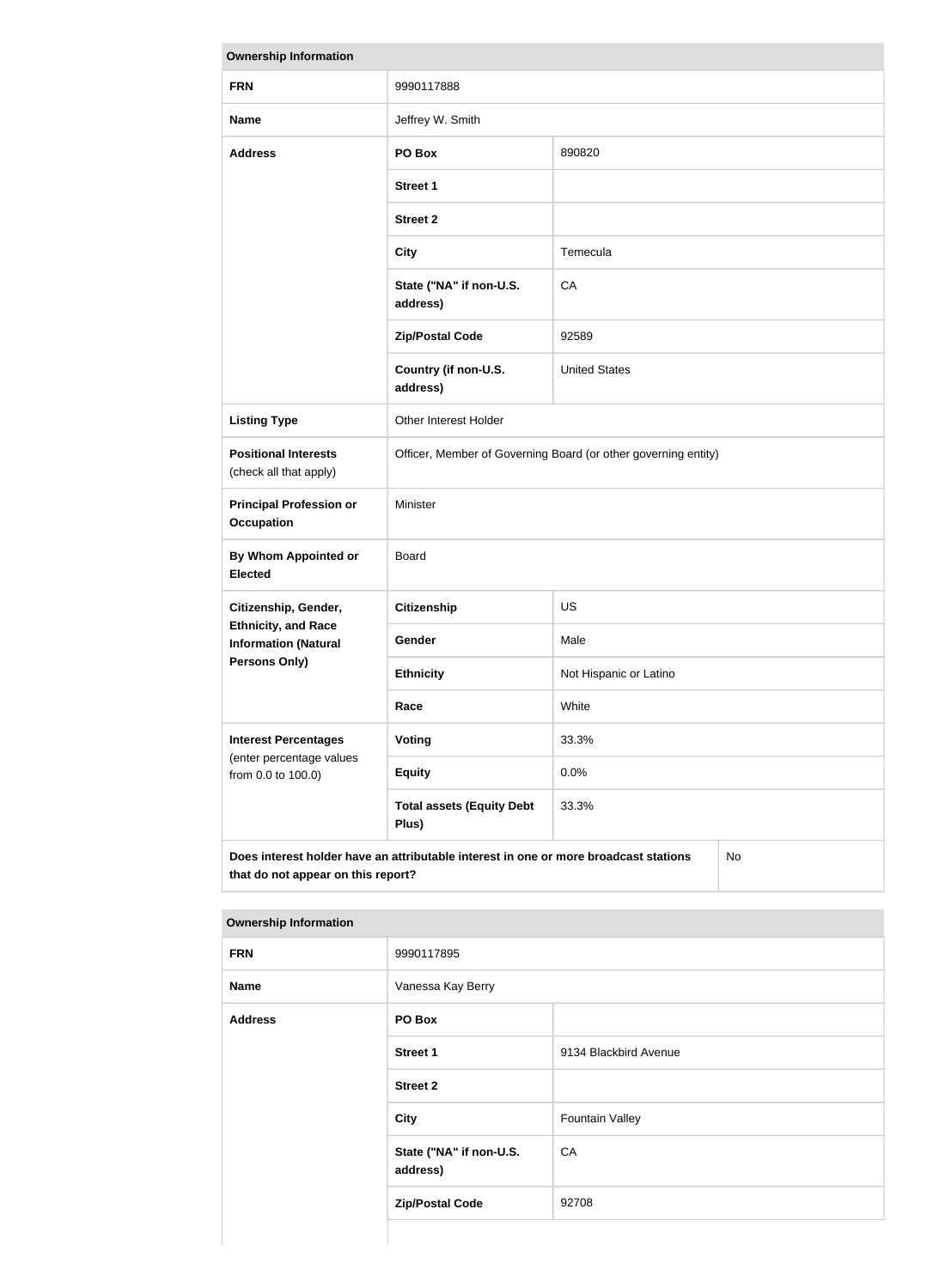|                                                                                                    | Country (if non-U.S.<br>address)                               | <b>United States</b>   |  |
|----------------------------------------------------------------------------------------------------|----------------------------------------------------------------|------------------------|--|
| <b>Listing Type</b>                                                                                | Other Interest Holder                                          |                        |  |
| <b>Positional Interests</b><br>(check all that apply)                                              | Officer, Member of Governing Board (or other governing entity) |                        |  |
| <b>Principal Profession or</b><br><b>Occupation</b>                                                | Housewife                                                      |                        |  |
| By Whom Appointed or<br><b>Elected</b>                                                             | <b>Board</b>                                                   |                        |  |
| Citizenship, Gender,<br><b>Ethnicity, and Race</b><br><b>Information (Natural</b><br>Persons Only) | <b>Citizenship</b>                                             | <b>US</b>              |  |
|                                                                                                    | Gender                                                         | Female                 |  |
|                                                                                                    | <b>Ethnicity</b>                                               | Not Hispanic or Latino |  |
|                                                                                                    | Race                                                           | White                  |  |
| <b>Interest Percentages</b><br>(enter percentage values<br>from 0.0 to 100.0)                      | Voting                                                         | 33.3%                  |  |
|                                                                                                    | <b>Equity</b>                                                  | 0.0%                   |  |
|                                                                                                    | <b>Total assets (Equity Debt</b><br>Plus)                      | 33.3%                  |  |
| Does interest holder have an attributable interest in one or more broadcast stations<br>No         |                                                                |                        |  |

**that do not appear on this report?**

No

| <b>FRN</b>                                                                 | 9990117896                          |                      |
|----------------------------------------------------------------------------|-------------------------------------|----------------------|
| <b>Name</b>                                                                | Chad Wayne Smith                    |                      |
| <b>Address</b>                                                             | PO Box                              |                      |
|                                                                            | <b>Street 1</b>                     | 1624 Antigua Way     |
|                                                                            | <b>Street 2</b>                     |                      |
|                                                                            | <b>City</b>                         | Newport Beach        |
|                                                                            | State ("NA" if non-U.S.<br>address) | CA                   |
|                                                                            | <b>Zip/Postal Code</b>              | 92660                |
|                                                                            | Country (if non-U.S.<br>address)    | <b>United States</b> |
| <b>Listing Type</b>                                                        | Other Interest Holder               |                      |
| <b>Positional Interests</b><br>(check all that apply)                      | Officer                             |                      |
| <b>Principal Profession or</b><br><b>Occupation</b>                        | videographer                        |                      |
| <b>By Whom Appointed or</b><br><b>Elected</b>                              | Board                               |                      |
| Citizenship, Gender,                                                       | <b>Citizenship</b>                  | US                   |
| <b>Ethnicity, and Race</b><br><b>Information (Natural</b><br>Persons Only) | Gender                              | Male                 |